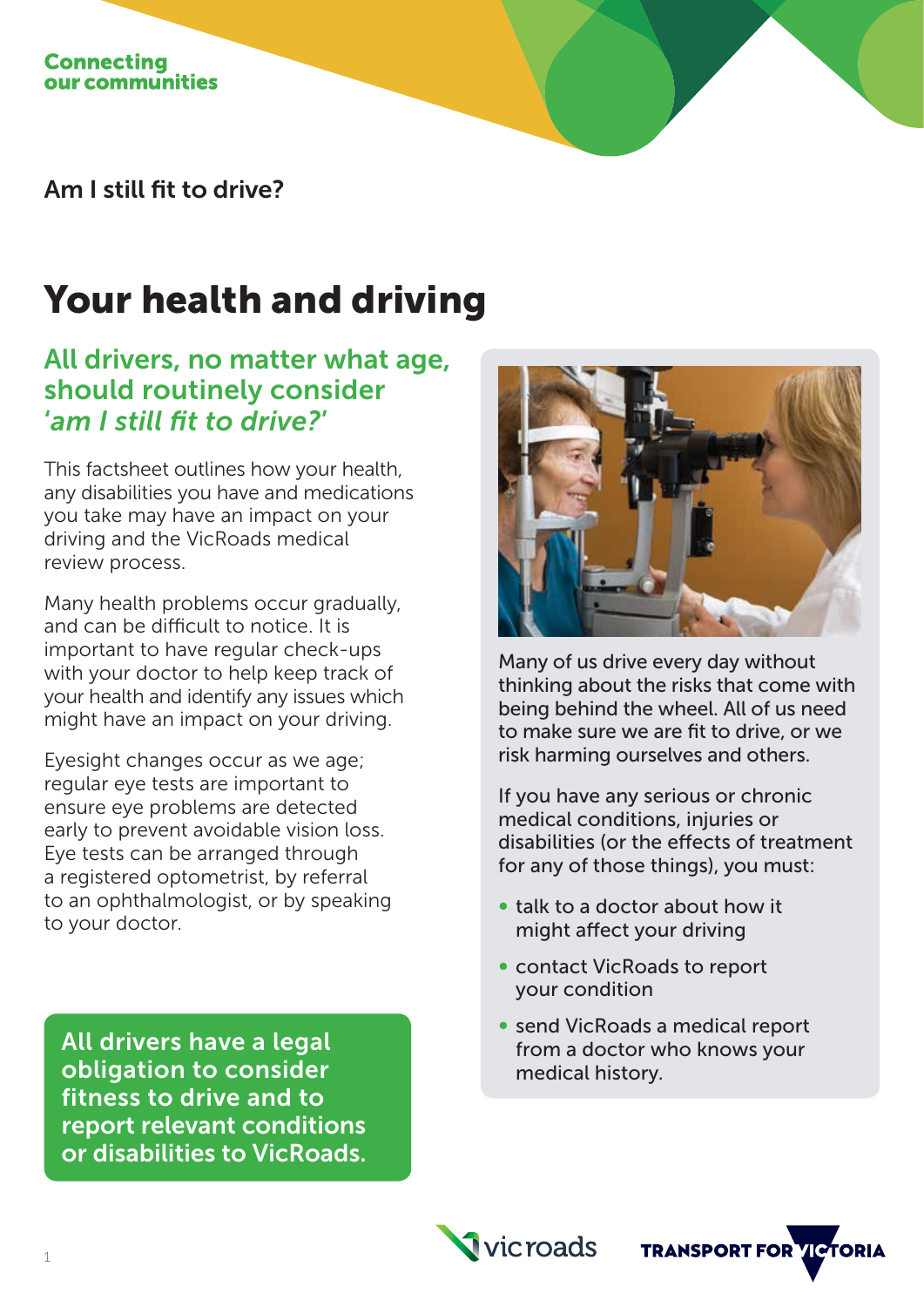

### Warning signs

Below is a list of signs to watch out for, which may indicate that it is time to talk to a doctor and possibly reduce or stop driving:

- ∞ difficulty seeing street signs, road markings and other road users
- damaging the vehicle more often, from colliding with posts, fences, etc.
- ∞ difficulty parking or incidents of 'touch' parking
- ∞ difficulty staying within the lane markings—such as driving in the gravel on the side of the road, driving down the centre of the road, or failing to drive within a single lane
- ∞ feeling anxious or difficulty coping with changed conditions like road works
- slow decision-making or reaction times; e.g. not reacting to traffic lights
- sensitivity to sun glare or the glare from car or street lights when driving at night
- ∞ mobility issues—such as hand, leg or back problems that affect your ability to control the foot pedals, steering wheel and dash board controls
- ∞ lack of judgement of distances such as driving too close to other cars
- confusion—such as driving in the wrong direction on the road
- memory problems—such as forgetting where you're going or where you've left the car
- ∞ finding it difficult to concentrate
- mixing up the accelerator and brake pedals
- friends and family members preferring not to travel in your car
- failing to observe traffic lights, stop signs, give way signs and roundabout signs
- not using your indicators
- slowing or stopping without reason in a lane of traffic
- being tooted by other drivers.

#### If you have identified any of these warning signs in your own driving, these are the next steps you should take:

- Make an appointment to see your doctor and/or your eye health professional to talk to them about your driving.
- Complete the self-assessment guide in the *Aging and safe driving* factsheet, available on the VicRoads website.
- Consider lessons from the RACV *Senior driving program* (telephone 1300 788 229). These refresher lessons offer practical solutions to help drivers maintain mobility and give you independent, objective feedback on your driving ability.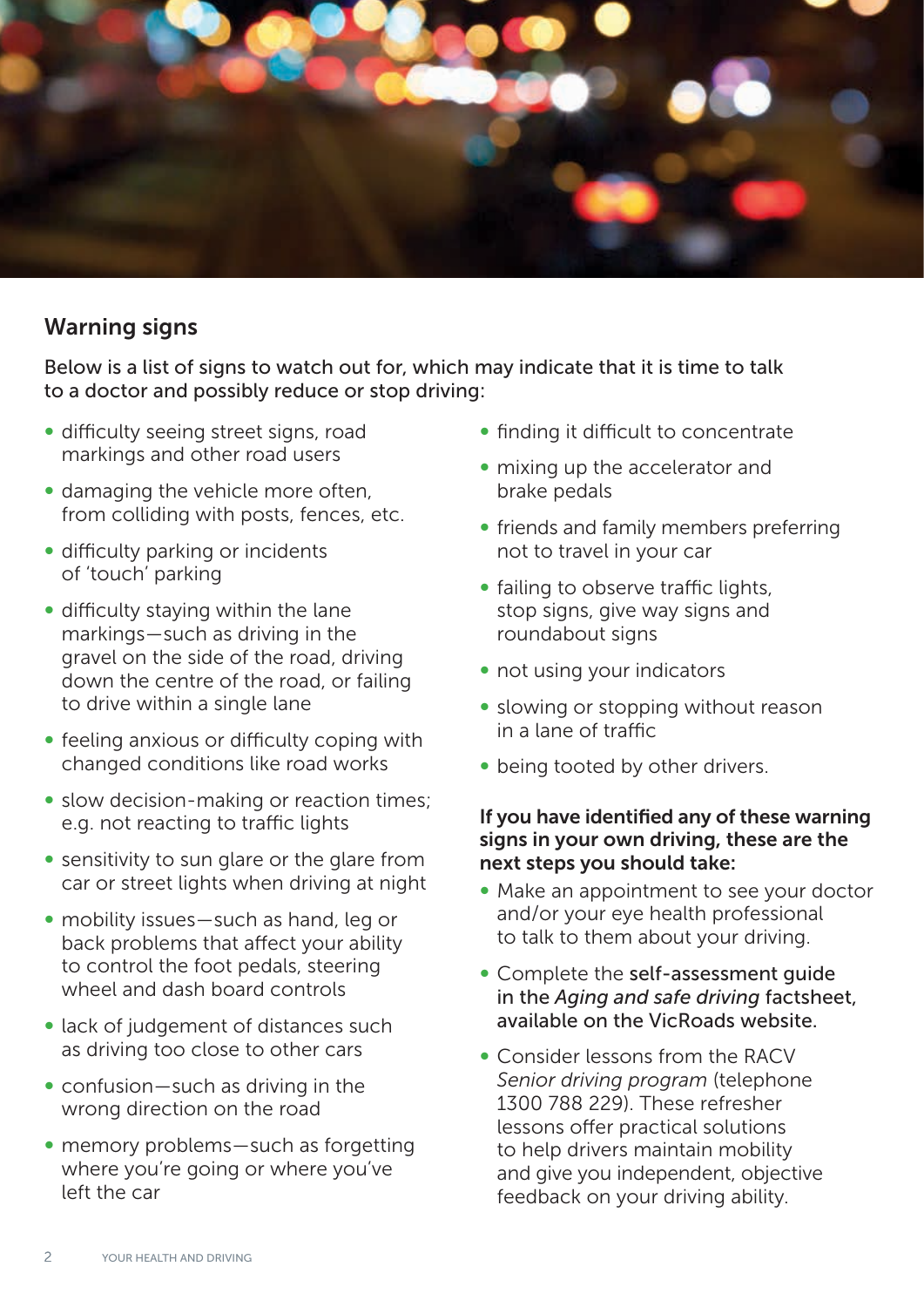#### Your diagnosis and your drivers licence

It is important to ask your doctor for advice about the effect that any illness, disability or medical condition may have on your ability to drive safely. This includes the effects of any medicines you may be taking, and the effects of medical treatment.

Your doctor should apply the national Assessing Fitness to Drive (AFTD) guidelines.

*All Victorian licence holders have a legal responsibility to report any serious, permanent or long term illness, disability, medical condition or injury (or the effects of treatment for any of those things) to VicRoads.*

Being diagnosed with a health condition doesn't necessarily mean that you must stop driving straight away. You may have conditions put on your licence to enable you to drive only in conditions that suit your capabilities—for example, limits on distance travelled or being restricted to local roads, only driving in daylight or off-peak hours, and/or a requirement to undergo routine medical or eyesight reviews.

#### Medical diagnosis, conditions or disabilities that may require reporting to VicRoads.

People with any of the following conditions or impairments should talk to their doctor about their fitness to drive. In some instances, diagnosis alone requires the driver to report their condition to VicRoads.

- ∞ diabetes
- ∞ dementia
- ∞ stroke
- epilepsy or seizures
- ∞ multiple sclerosis
- ∞ Parkinson's disease
- reduced vision or eye disease (cataracts, glaucoma, macular degeneration and diabetes)
- heart disease or heart conditions (including pacemakers)
- arthritic conditions causing pain and reduced mobility
- ∞ sleep apnoea
- hearing loss
- psychiatric conditions (including depression, schizophrenia, bipolar disorder, manic depressive disorder)
- ∞ head or brain injury (especially with loss of consciousness)
- reduced or loss of function in limbs.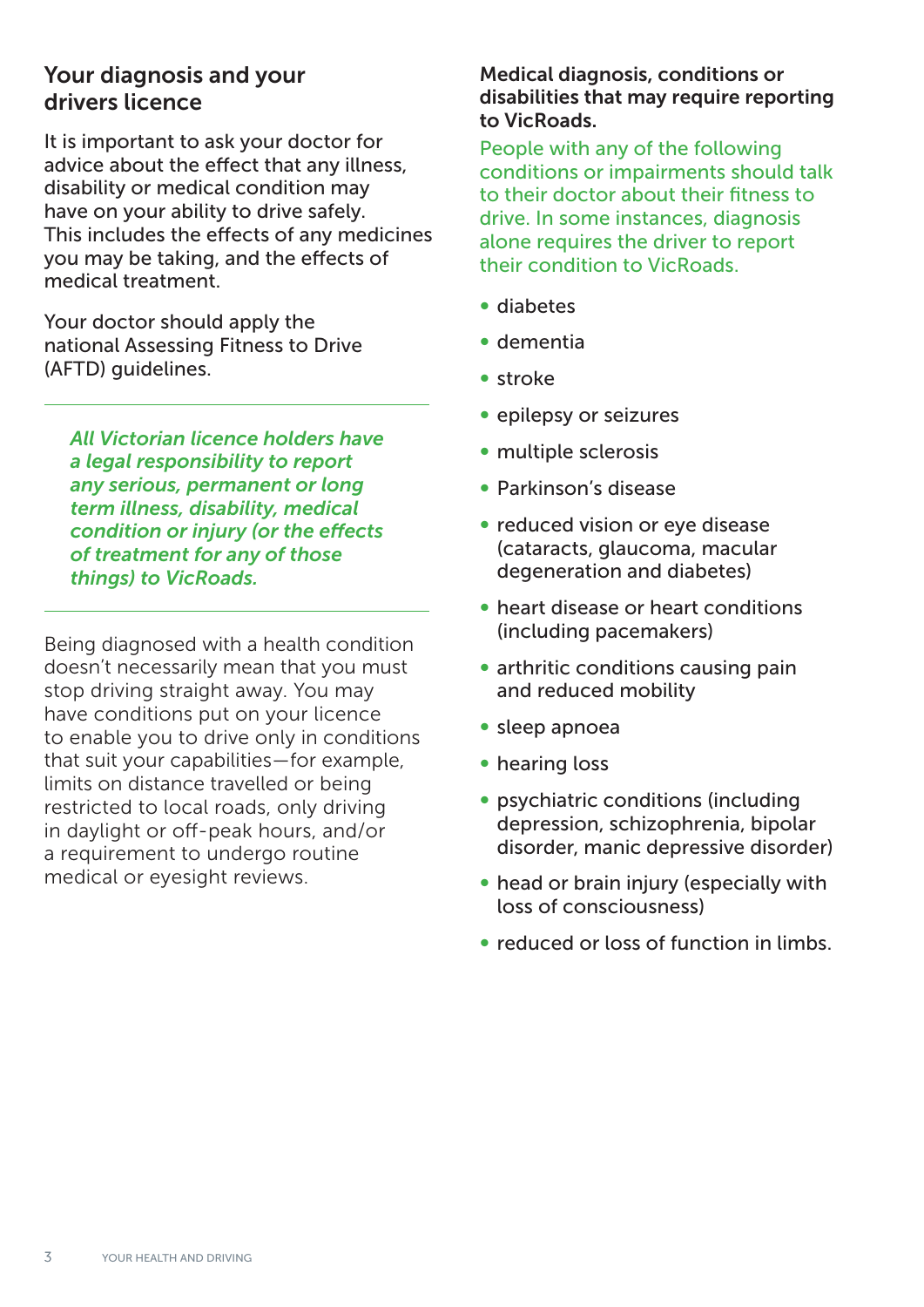#### Medical Review

Once you have notified VicRoads of your medical condition or disability, VicRoads may undertake a medical review. In this process, the medical report from your doctor or other health professional will be reviewed. If you don't have a medical report, we may request that you ask a doctor who is familiar with your medical history to complete one. Any costs associated with the medical report and health appointments are not covered by VicRoads.

Once you've notified VicRoads of a medical condition or disability, it's important to keep your address up to date. We will likely send you letters keeping you updated about the medical review. If you move house, you must update your address within 14 days – you can do this online, over the phone, or at a Customer Service Centre.

VicRoads assesses each medical report on a case-by-case basis. If you are given a medical diagnosis, or have a condition or disability that can affect your driving, VicRoads may ask you to do a driver assessment with an Occupational Therapy Driver Assessor. You are responsible for the cost associated with this assessment. VicRoads will write to you if you are required to have one of these assessments. This request may have been recommended by your doctor, Victoria Police, or by someone else who has reasonable concern over your ability to drive safely.

If your assessment shows you can drive safely, you will keep your driver licence/ learner permit. However, depending on the assessment results, you may have specific conditions placed on your licence—for example, you may be limited to driving in daylight hours, or only around your neighbourhood.

VicRoads will only suspend or cancel your driver licence/learner permit if you:

- are assessed as medically unfit to drive
- ∞ fail a driving assessment
- do not provide a medical report upon request
- refuse or fail to undergo a test.

On the VicRoads website, you can find an information bulletin about Medical Review driver assessments and frequently asked questions about assessing fitness to drive.

| <b>Referral</b>                                                                                                              | <b>VicRoads</b>                                                                                                               | <b>Assessment (if necessary)</b>                                                                    |                                                                                                                                                                                                                                                        |
|------------------------------------------------------------------------------------------------------------------------------|-------------------------------------------------------------------------------------------------------------------------------|-----------------------------------------------------------------------------------------------------|--------------------------------------------------------------------------------------------------------------------------------------------------------------------------------------------------------------------------------------------------------|
| <b>Sources</b><br>• Self referral<br>Doctor<br>$\bullet$ Health<br>professionals<br>• General public<br>• Family<br>• Police | <b>Medical Review</b><br>If the initial report<br>didn't include a<br>medical report,<br><b>VicRoads will</b><br>request one. | Specialist medical report<br>Eyesight report<br>OT driving assessment<br>Medical review driver test | Expert analysis (external medical advisors)                                                                                                                                                                                                            |
|                                                                                                                              | Case-by-case<br>assessment and<br>decision making                                                                             | <b>Licensing Decisions</b><br>Licence without conditions                                            | Licence with conditions (eq: area<br>restriction, vehicle modification,<br>spectacle condition, no night driving)<br>• Licence varied (suspended/cancelled)<br>• Options for retest/further driving lessons<br>• Periodical review (as guided by AFTD) |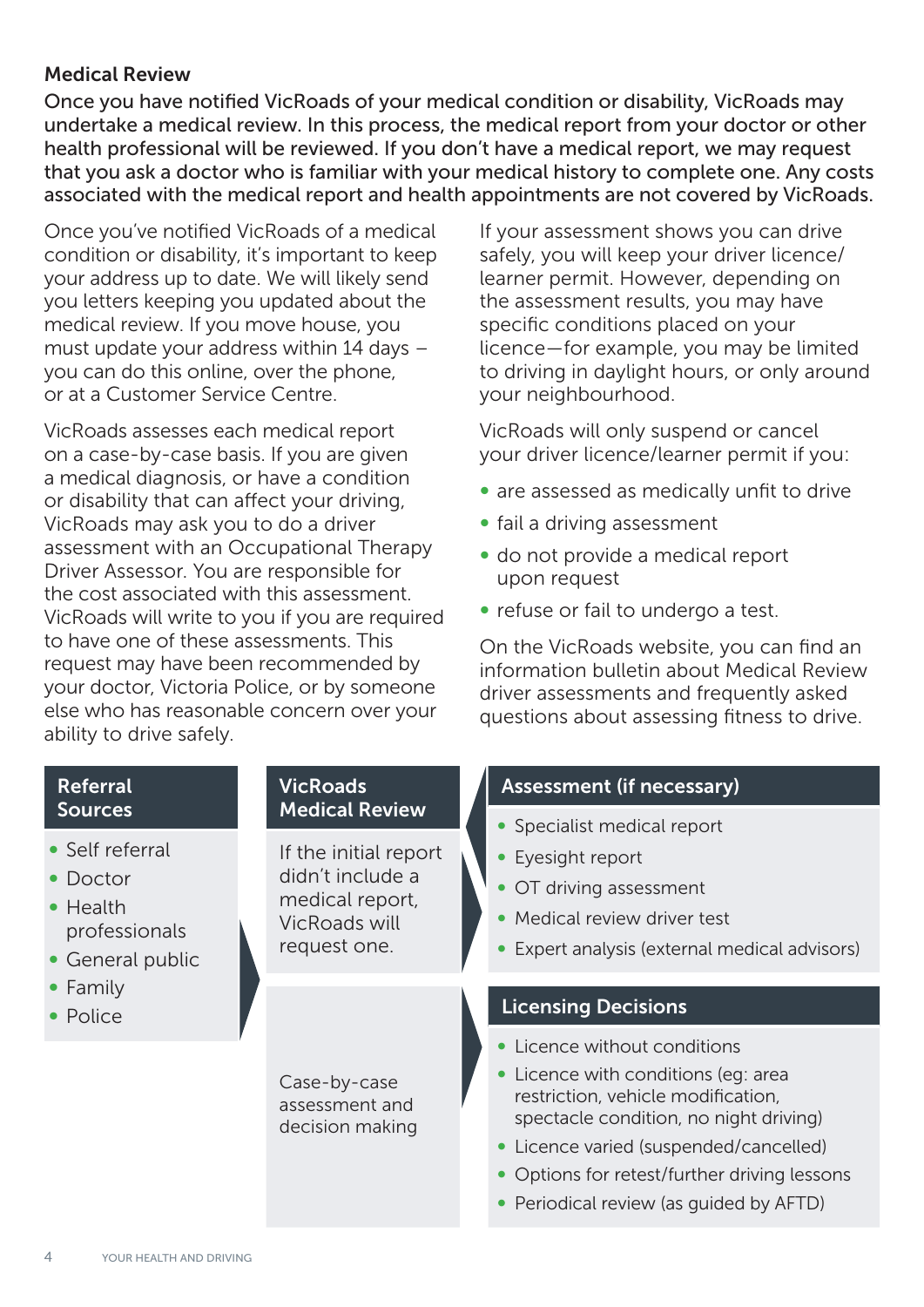### Medications and driving

By age 75, more than three quarters of us are taking two or more medicines regularly and some of these can affect our fitness to drive. This can happen with medicines prescribed by a doctor and those bought without a prescription, such as cold and flu or hay fever medication.

To drive safely:

- you should never mix alcohol, medication and driving
- read your medicine labels carefully and obey the directions and warnings; they are there for your protection
- ∞ ask your doctor or pharmacist if medicines will affect driving, and if they do, ask if there are options for medicines that don't
- ∞ if you are likely to be affected by medicines, take public transport, a taxi, or ask a friend or relative to drive
- take your medicine exactly as directed.

A pharmacist can advise how any new medicine can interact with others you are taking. Note that impairing effects vary depending on the medicine type, your age and the dose. Always ask if it's safe to drive when taking your medicines.

Early symptoms of being affected by medicines include:

- ∞ drowsiness
- undue aggression
- ∞ dizziness
- ∞ nausea
- ∞ light-headedness
- blurred or double vision
- ∞ shakiness.

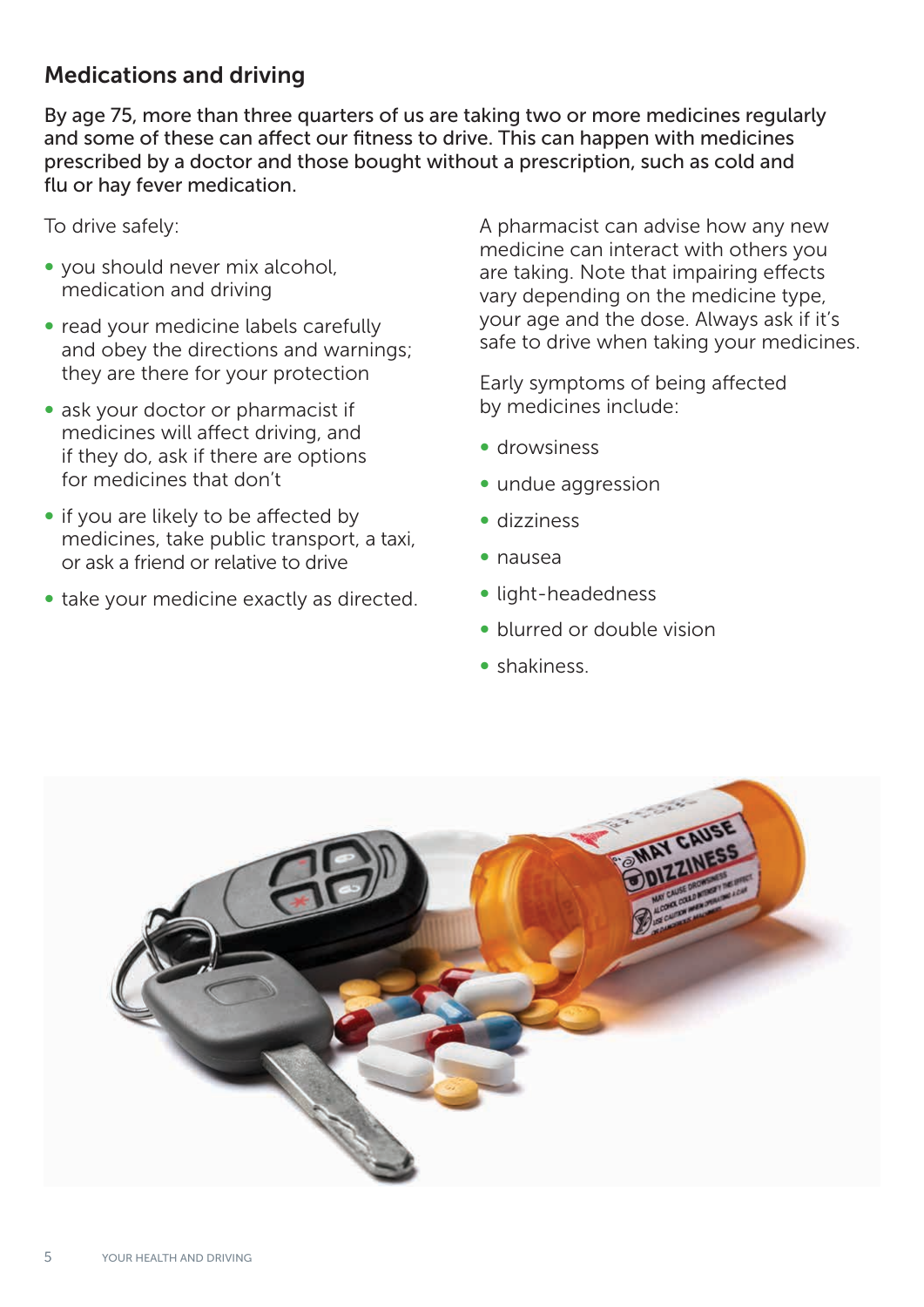# MARJ'S STORY

Six months ago Marj had a stroke. With rehabilitation support from physiotherapists and occupational therapists, she is making a good recovery and is returning to an active life again, although her right leg is slightly less coordinated and she becomes more tired than previously. She also takes medication to reduce the risk of having another stroke. Just after the stroke, Marj was advised by her doctor that she should not drive due to the effects of the stroke.

Her doctor said it was her responsibility to report the stroke to VicRoads as it may affect her ability to drive safely. Marj was worried about this, fearing that she would lose her licence for good, but she understood it was her obligation. Her doctor filled out the VicRoads medical report and Marj sent it in to the VicRoads Medical Review team. She received a letter back advising that her licence had been suspended until she could provide medical evidence that she had recovered enough to be considered for a driver assessment. Marj's doctor completed another medical report to say that she was medically fit to return to driving, but she should have an occupational therapy driver assessment to see whether the reduced coordination in her right leg and her increased tiredness affected her driving.

During the driving assessment with the occupational therapist, the slightly reduced coordination in her right leg did not affect her ability to accelerate and brake safely and she was able to concentrate well for the assessment without getting tired. She therefore passed the driving assessment but decided to have a couple of driving lessons to boost her confidence about being back on the road.